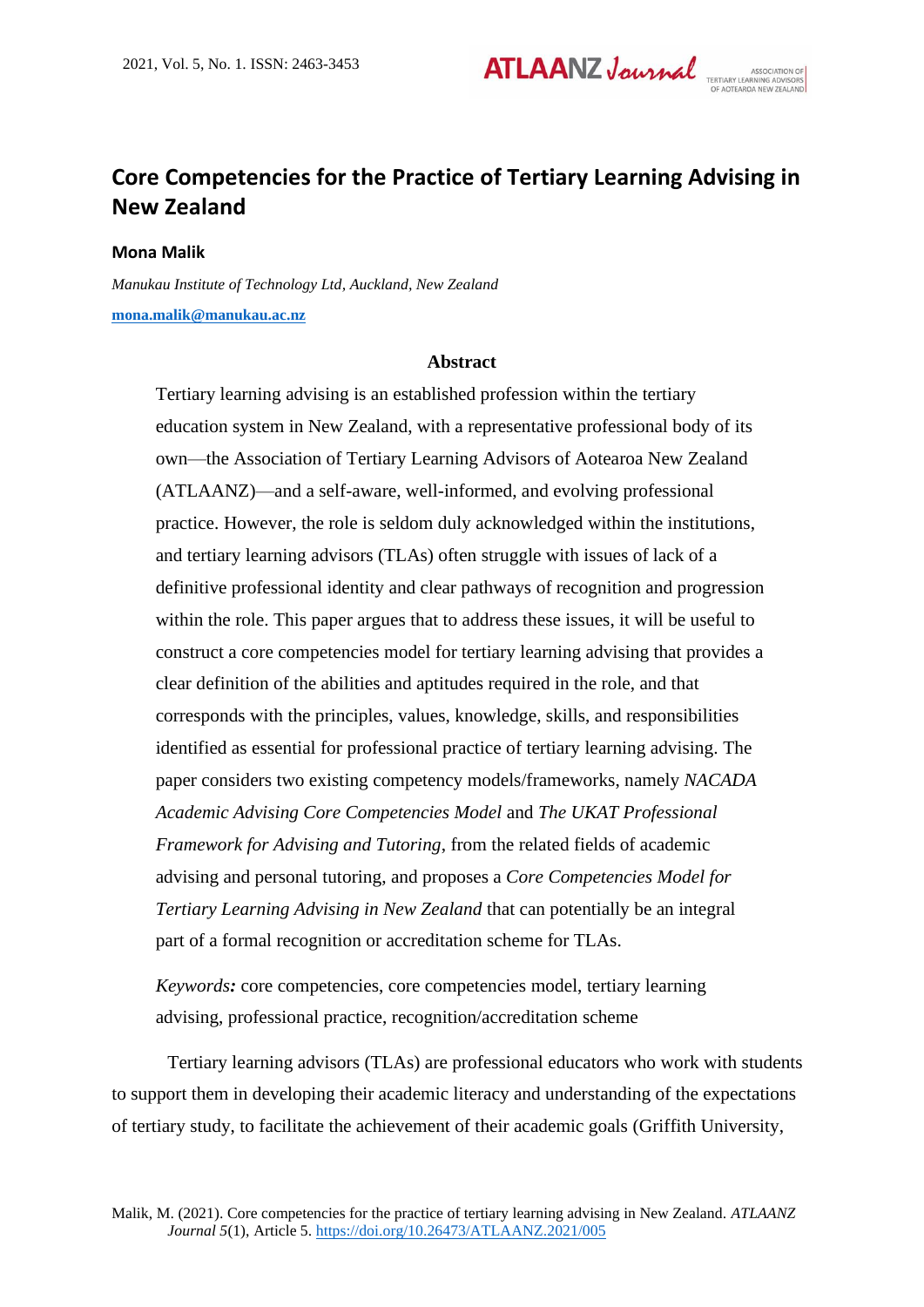n.d.). Academic literacy denotes the ability to use language that meets the demands of tertiary education; that is, to gather information from various sources, process and interpret that information by analysing it, and produce new information. This new information is generally required to be communicated in writing, expressing one's understanding in a voice which, though formed in collaboration with other's views and opinions, is distinctly one's own (Weideman, 2018). In New Zealand tertiary education, TLAs are instrumental in providing learning support to encourage development of students' academic literacy and essential study skills. However, the role is seldom duly acknowledged within the institutions, and TLAs often struggle with the lack of a definitive professional identity and clear pathways of recognition and progression. In this paper, I argue that, to address these issues, it will be useful to construct a core competencies model for tertiary learning advising that provides a clear definition of the abilities and aptitudes required in the role, and that corresponds with the principles, values, knowledge, skills, and responsibilities identified as essential for professional practice of tertiary learning advising.

My paper proceeds in three sections. First, it examines the contemporary tertiary education context in New Zealand and the need therein for learning advising to provide relevant academic support. It then it provides a brief historical background of tertiary learning advising as a profession in New Zealand, followed by a discussion of the significant issues currently being faced by TLAs. Finally, drawing upon two existing models/frameworks, namely the National Academic Advising Association *(NACADA) Academic Advising Core Competencies Model* and *The United Kingdom Advising and Tutoring Association (UKAT) Professional Framework for Advising and Tutoring*, from the related fields of academic advising and personal tutoring, respectively, it proposes a *Core Competencies Model for Tertiary Learning Advising in New Zealand*.

# **Contemporary New Zealand Tertiary Education Context**

The internationally emerging tertiary study environment over the past few decades has been greatly impacted by the neoliberal trends of public disinvestment, privatisation, and increased focus on value of higher education for individual, social, and national prosperity (Shear & Hyatt, 2017). Furthermore, the adoption of new business models in higher education in recent times have led to an increasing influence of technological innovation to enhance efficiency and modify pedagogical approaches as required by demands of economic progress and globalisation (Anderson et al., 2012).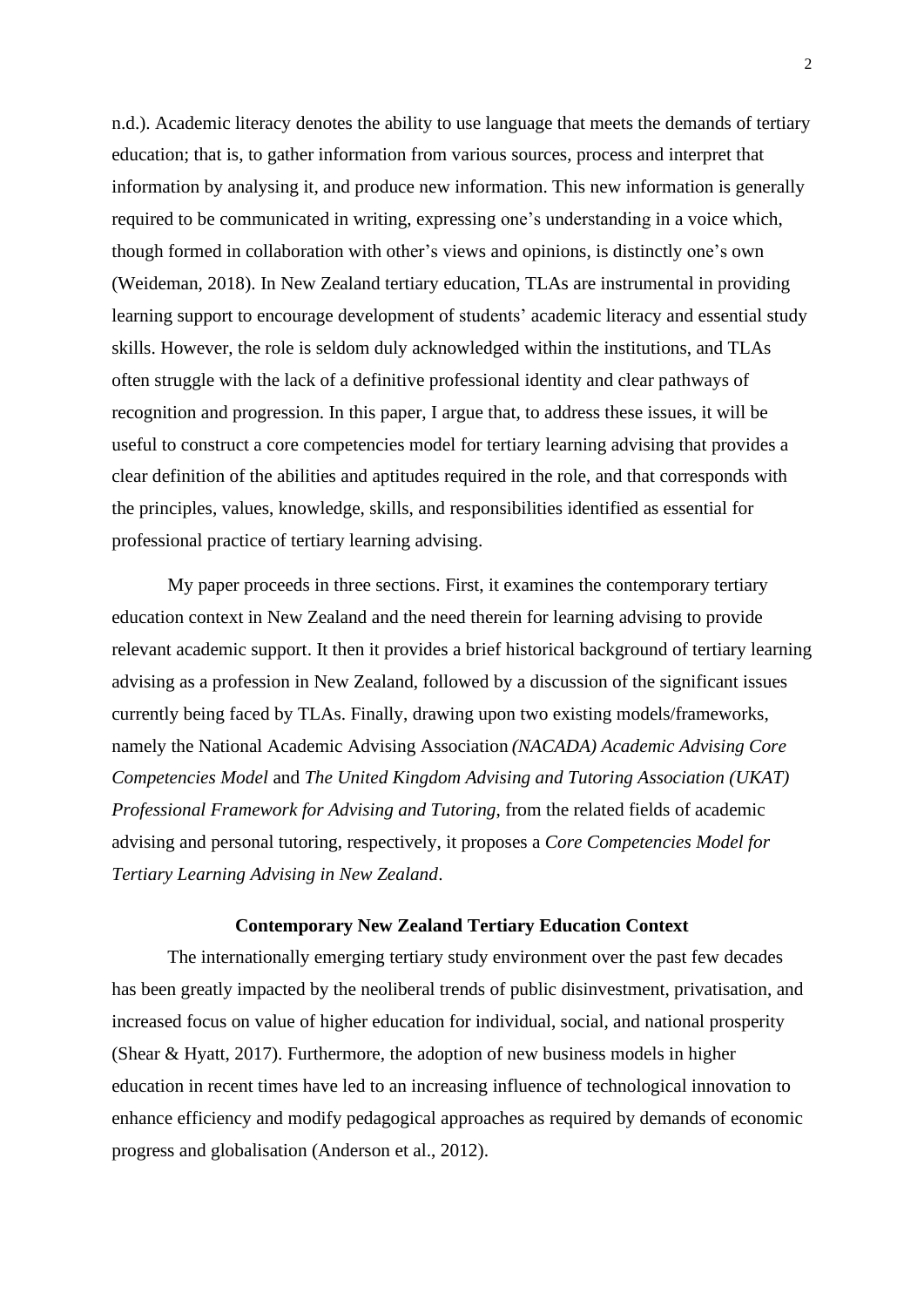The evolving tertiary environment in New Zealand is marked by similar trends and patterns. As stated by Sedgwick and Grey (2018), the focus of New Zealand tertiary education since the 1980s has been re-directed from transformative learning and critical inquiry towards the goals determined by the new public management approach of meeting market targets and effecting economic growth. This market model of education is characterised by competition among tertiary institutions for students and funding, hardening of soft budgetary constraints, performance management and monitoring, audit and checking systems, development of strong executive and managerial roles, reduction in faculty representation in management, and declining local government influence on the administration of universities, polytechnics, and wānanga (Ferlie et al., 2008). Consequently, there has been a significant increase in constraints on professional autonomy and academic freedom of tertiary educators (Sedgwick & Grey, 2018).

In the years 2013 and 2016, surveys were conducted on State of Tertiary Education Sector in New Zealand to assess staff opinion about the levels of academic freedom they believed they had. Participants in these surveys were academic and general (allied, professional, and business support) staff from various public tertiary education institutions, that is, universities, Institutes of technology and polytechnics (ITPs) and wānanga across New Zealand. Two of the aspects relating to academic freedom in these surveys are particularly relevant for TLAs in contemporary tertiary education settings: increasing pressure to pass a higher percentage of students and admit students into programmes without prerequisites or adequate prior experience/skills.

For the first aspect, it was found that there exists a clear directive for wānanga and polytechnic staff to pass more students and to, a lesser degree, for university staff to do the same. Compared to 59.4% of 1653 respondents in 2013 survey (Bentley at al., 2014), 63.1% of the 635 respondents who answered the relevant question in the 2016 survey saw this pressure as getting worse (Sedgwick & Grey, 2018). With regards to admission of less qualified or ill-prepared students—one of the measures added in 2016 to achieve a more nuanced view of academic freedom—the situation was particularly concerning, with 65% of university staff and 71% of polytechnic staff believing that the pressure to admit such students is growing (Sedgwick & Grey, 2018). Given these pressures, relevant and professional academic support for all students, including those who may be inadequately prepared for tertiary study, is essential for meeting the educational outcomes of lifelong learning as well as market outcomes for development of human capital.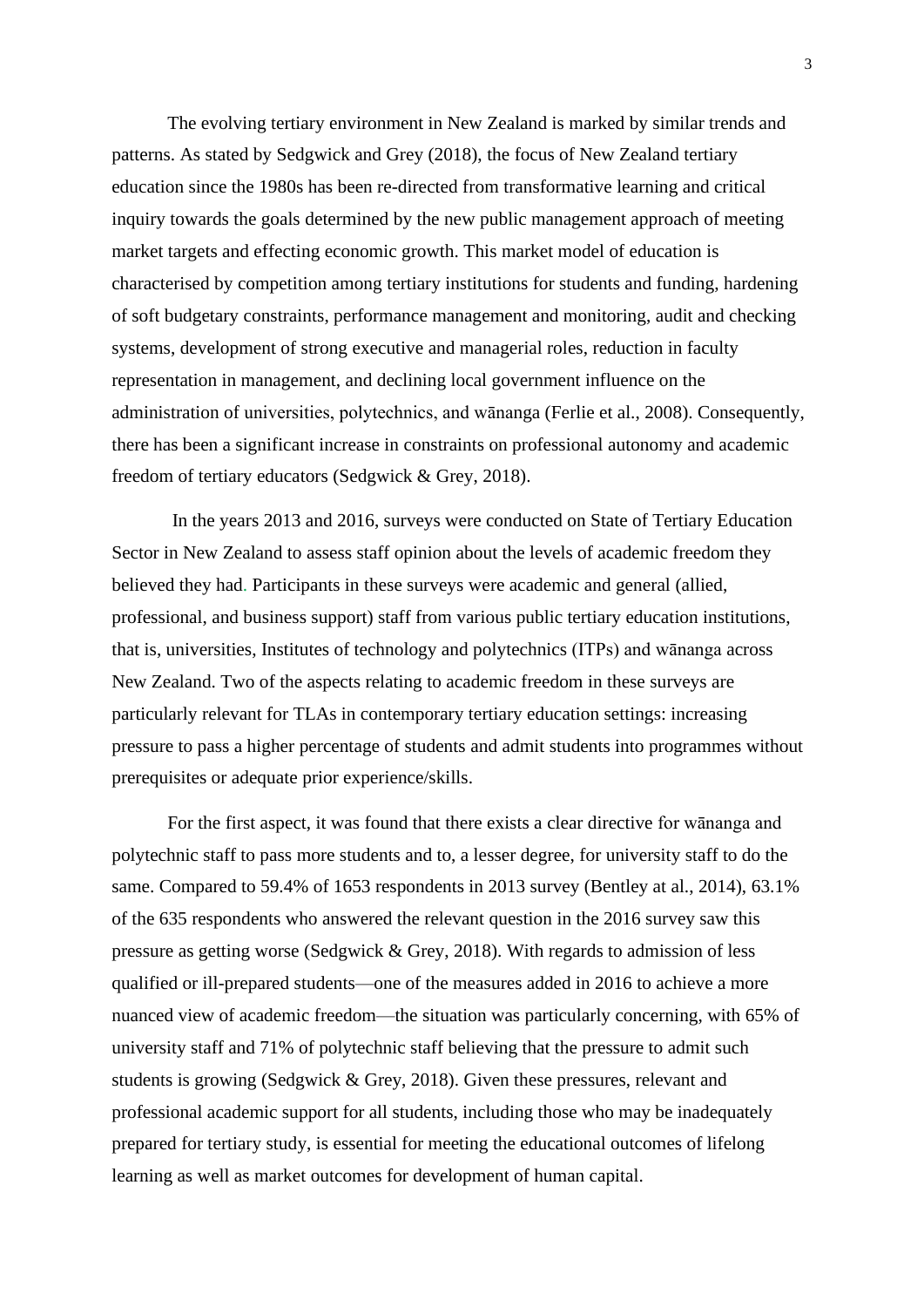However, contrary to what may be required in this situation, the provision of study skills and learning support was found to have fallen over the three years following the 2016 survey (Sedgewick & Proctor-Thomson, 2019). As reported in the latest *State of Public Tertiary Education Sector Survey, 2018*, 25.9% of academic and general staff described the academic support available at their institutions as inadequate. One of the general staff respondents at a university noted, "We used to offer excellent learning support in the library, but we have lost many opportunities for teaching and learning due to a cost-cutting selfservice approach" (Sedgewick & Proctor-Thomson, 2019, p. 25).

Furthermore, just over half the academics in this survey (57.8%) reported having inadequate time to offer necessary study and learning support to students due to the reduction of academic student support services and increasing workloads. One of the 2018 university academic respondents remarked, "I do what I can, but with some workdays 12-16 hrs in length, I worry about compassion fatigue and burnout. I pride myself in being excellent in this area [supporting students], but in truth time constraints and other work…means that's not always true" (Sedgewick & Proctor-Thomson, 2019, p. 26). A similar number of ITP academics—approximately 60%—reported having inadequate time for the student support aspects of their role (Sedgewick & Proctor-Thomson, 2019). This situation, therefore, highlights the need to provide well-funded and well-resourced academic support services and to encourage best practice in tertiary learning advising in New Zealand institutions.

### **Tertiary Learning Advising as A Profession in New Zealand**

From a historical perspective, tertiary learning advising may be regarded as a relatively new professional role in the conventional system of Western tertiary education, with first distinct reference to the need of addressing study skills deficit in first-in-family students being registered in the 1950s in Australia (Anderson & Eaten, as cited in Harper, 2018). In New Zealand, as stated by Cameron and Catt (2014), learning advisors have been employed in tertiary institutions since the mid-1980s, and their professional organisation, the Association of Tertiary Learning Advisors of Aotearoa New Zealand (ATLAANZ) was formally constituted in 2000 (Cameron & Catt, 2014). The Association aims to facilitate communication, networking, and sharing of ideas to promote good learning advisory practice in tertiary institutions; provides professional development opportunities for its members; and encourages regular publication of research and other useful resources for TLAs (ATLAANZ, n.d.). In 2012, ATLAANZ officially adopted a professional practice document describing the principles and values, knowledge and skills, and roles and responsibilities of TLAs in New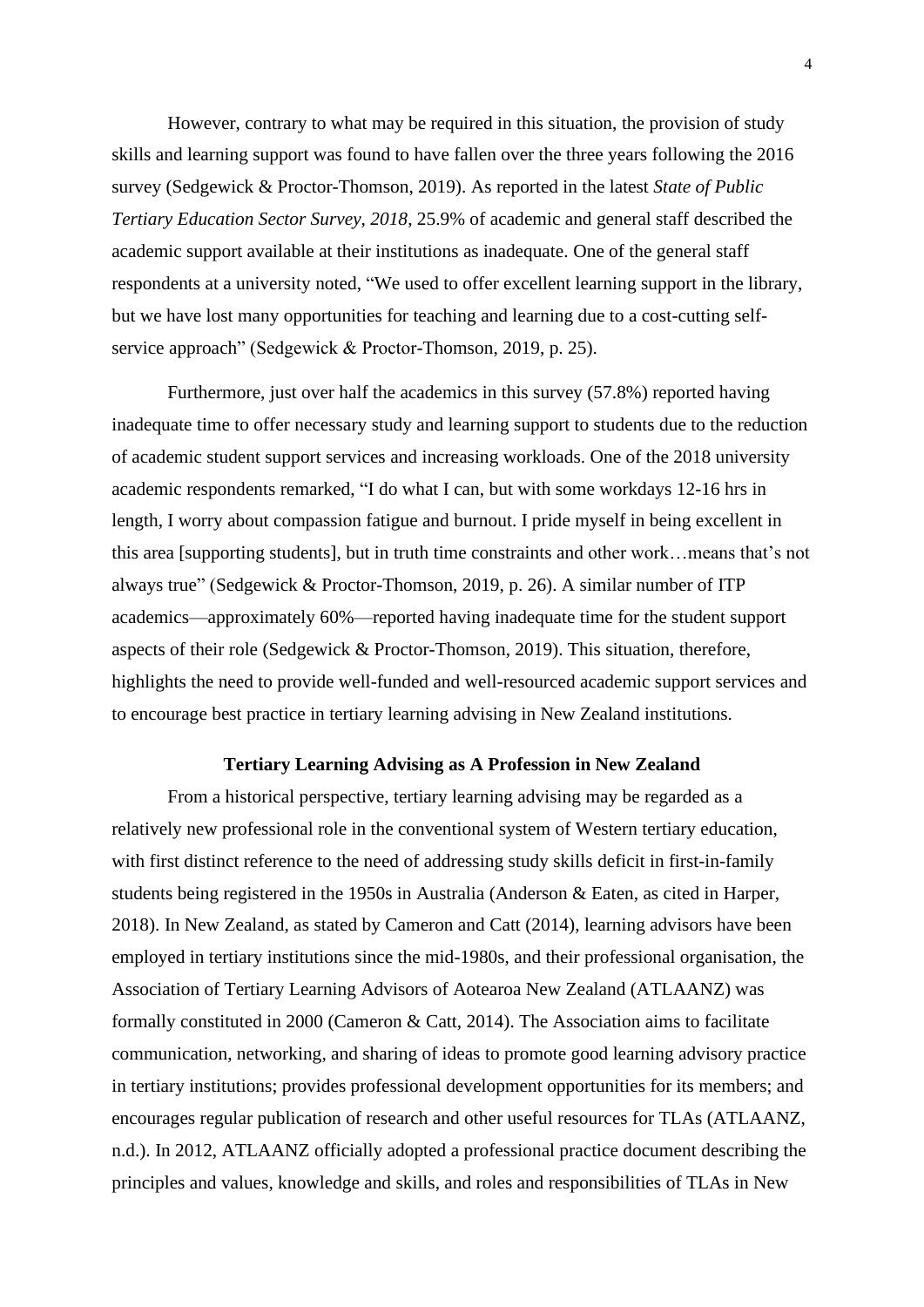Zealand. By consensus, the document is regarded as a dynamic manuscript that needs to be endorsed by members every two years (Cameron, 2018a). In these ways, TLAs in New Zealand constantly strive to maintain a self-aware, well-informed, and evolving professional practice.

# **Issues of Professional Identity and Role Recognition of TLAs in New Zealand**

Despite TLAs' sincere endeavours, coupled with the clear need for robust learning advisory practice, the TLA role is generally under-appreciated, even invisible, within New Zealand tertiary education institutions. This is attributed to two inter-related issues currently faced in the profession, namely, professional identity and role recognition (Cameron, 2018c).

The language a profession uses to describe itself is essential to its identity (Cameron, 2018b). It has been argued that the work of TLAs is "academic, scholarly, professional and integral to teaching and learning in tertiary education today" (Crozier, 2007, as cited in Cameron, 2018b, p. 40). This is also reflected in the roles, responsibilities, knowledge, skills, and practice of TLAs delineated in the Association's professional practice document (ATLAANZ, 2012). However, this self-perception of identity of TLAs is in dissonance with the identity their institutions assume for them, obvious in the variety of employment agreements on which TLAs are employed, and organisational policy barriers related to salary scales and criteria for advancement (Cameron, 2018b).

Learning advisors are employed on a range of agreements: academic, general (also called allied or professional), and 'other' (usually individual agreements). Within these broad categories, some learning advisors are paid on the same scale as non-TLA colleagues in their institution (that is, faculty teaching staff for those on academic contracts; or library/administrative staff for those on general agreements), while others are on a scale specifically for TLAs (Cameron, 2018b). According to the findings of a survey conducted in 2014 to explore the personal and professional profile of learning advisors in universities, institutes of technology and polytechnics (ITPs), wānanga, and private training organisations, 48% of respondents on academic contracts were paid \$80,000 FTE and above, compared to only 20% of those on general contracts. Overall, there is an increasing trend to employ learning advisors on general contracts, exerting a downward pressure on their salaries in the future (Cameron, 2018b).

Further, the 2014 survey revealed that being on an academic agreement does not necessarily ensure recognition of TLAs' contribution to learning and teaching, as the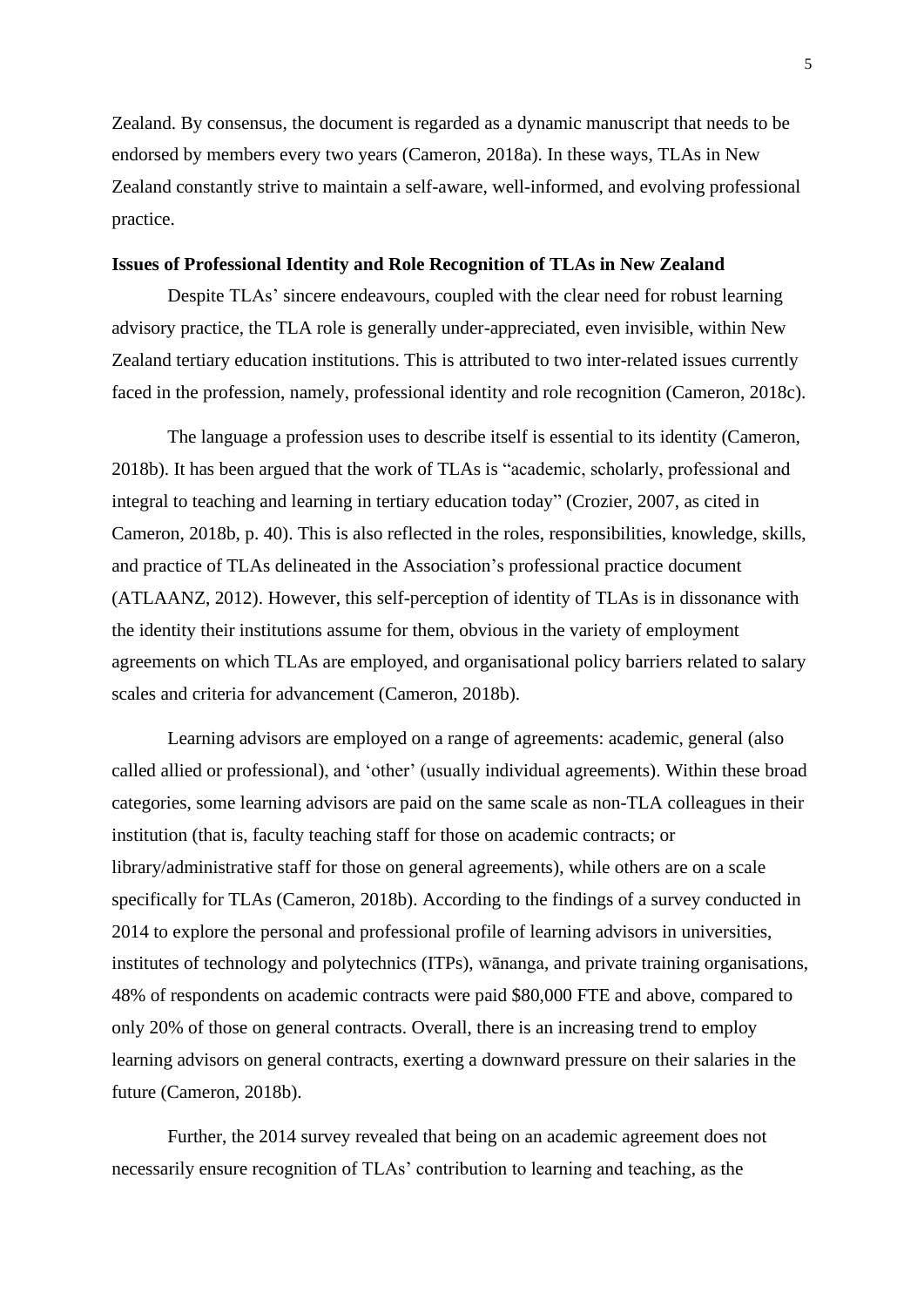progression pathways in academic collective agreements are often unrealistic for the TLA role. These promotion criteria are designed to suit the course-related responsibilities of their faculty teaching colleagues. Thus, the survey findings point to organisational culture barriers to advancement, caused by a general lack of understanding amongst management or promotion committees about what the learning advisor role requires (Cameron, 2018b). The sense of bleak career prospects this generates within the profession was expressively and clearly summed up in one of the responses in this survey: "Redundancy, retirement, or death are the only events likely to change the status of a learning advisor here" (Respondent 79, as cited in Cameron, 2018b, p. 36).

As rightly explained by Cameron (2018b), this situation in relation to employment agreements and accompanying career barriers is being faced by TLAs, because learning advising is a new profession finding its way within the well-established conventions, structures, and policies of an old institution. Accordingly, the role is often determined by management processes consisting of improvised and *ad hoc* measures. This results in a mismatch between the identity constructed by TLAs themselves over the past three or four decades, and the one perceived by established organisational management. To address this dissonance in perceptions of professional identity, it will be important to ensure a formal and categorical recognition of competencies, knowledge, and skills demonstrated in tertiary learning advisory practice (Cameron, 2018b).

### **Issues of Representativeness and Sustainability in Current New Zealand TLA Profile**

Another challenge identified for the profession in its current profile is the underrepresentation of Māori and, to a lesser degree, Pacific populations (Cameron, 2018a). For example, in 2014, Pacific students comprised 9% of ITP and 7% of university enrolments, and Māori students 23% and 11% respectively (New Zealand Ministry of Education, 2016, as cited in Cameron, 2018a). However, between 2014 and 2017, it was reported that approximately 8% of ATLAANZ members identified as Pacific but only 7% identified as Māori (Simkin, 2017, cited in Cameron, 2018a). Therefore, more Māori professionals in particular need to be encouraged into the TLA role.

Also, the profession's current membership is heavily imbalanced in gender and age: almost 60% of respondents to the 2014-survey exploring TLAs' profile and self-perception of their roles were over 50 years of age and 82% were women (Cameron, 2018a). This underrepresentation of males may be attributed to the arguably low-status of the TLA role in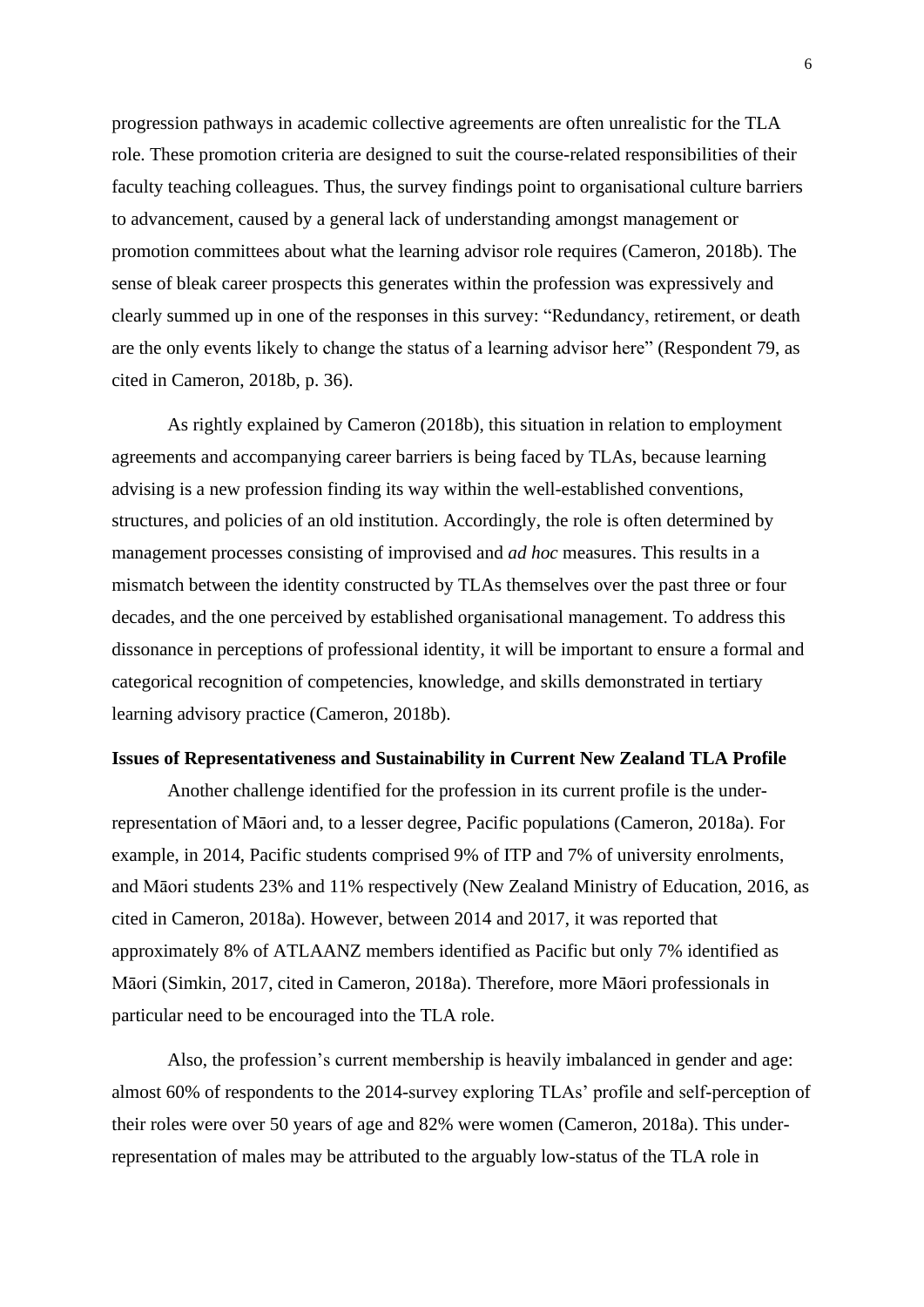tertiary education, a fact echoed in research on other low-stakes roles in academia (Doyle et al., 2005, as cited in Cameron, 2018a). The skewed age profile poses a more serious challenge; although it resonates with the overall greying character of tertiary teaching profession, it presents a greater concern for the sustainability and succession planning in tertiary learning advising. Therefore, there is an explicit need to actively employ, encourage, develop, and retain younger staff (Cameron, 2018a).

# **Need for a Professional Accreditation Scheme for TLAs**

It has been suggested that the issues discussed above could be addressed through the adoption of a formal recognition or accreditation scheme that defines the practice clearly; informs institutions about TLAs' competencies, values, skills and attributes; and categorically articulates the role requirements for recruitment purposes (Cameron, 2018c). As argued by Cameron (2018a), several benefits may accrue from the development of such an accreditation scheme, such as making the role visible as a promising potential career to prospective learning advisors, and providing pathways for ongoing mentoring and training for inexperienced TLAs. This would be particularly relevant to address the under-representation of younger staff in the profession. Finally, "a professional recognition, or accreditation scheme would provide meaningful peer-validation of identity" (Cameron, 2018c, p. 62). This implies that, for senior TLAs who persevere in the role, accreditation might provide the necessary formal acknowledgement from colleagues and peers, thereby, encouraging better retention.

# **Core Competencies Models for Advising**

My paper proposes that, as part of any accreditation or formal recognition scheme suggested for TLAs in New Zealand, a core competencies model for their professional practice also be formulated. The competencies in the model would correspond with the principles and values, knowledge and skills, and roles and responsibilities outlined in the ATLAANZ professional practice document (ATLAANZ, 2012). It would also align with similar competencies models developed for advising professionals (also known as academic advisors and personal tutors) in different national contexts.

It is pertinent to consider international competencies models for academic advisors and personal tutors because these roles include similar responsibilities to TLAs in providing skilled and professional advice/support to students in tertiary education. The models presented here, NACADA from the United States and UKAT from Great Britain,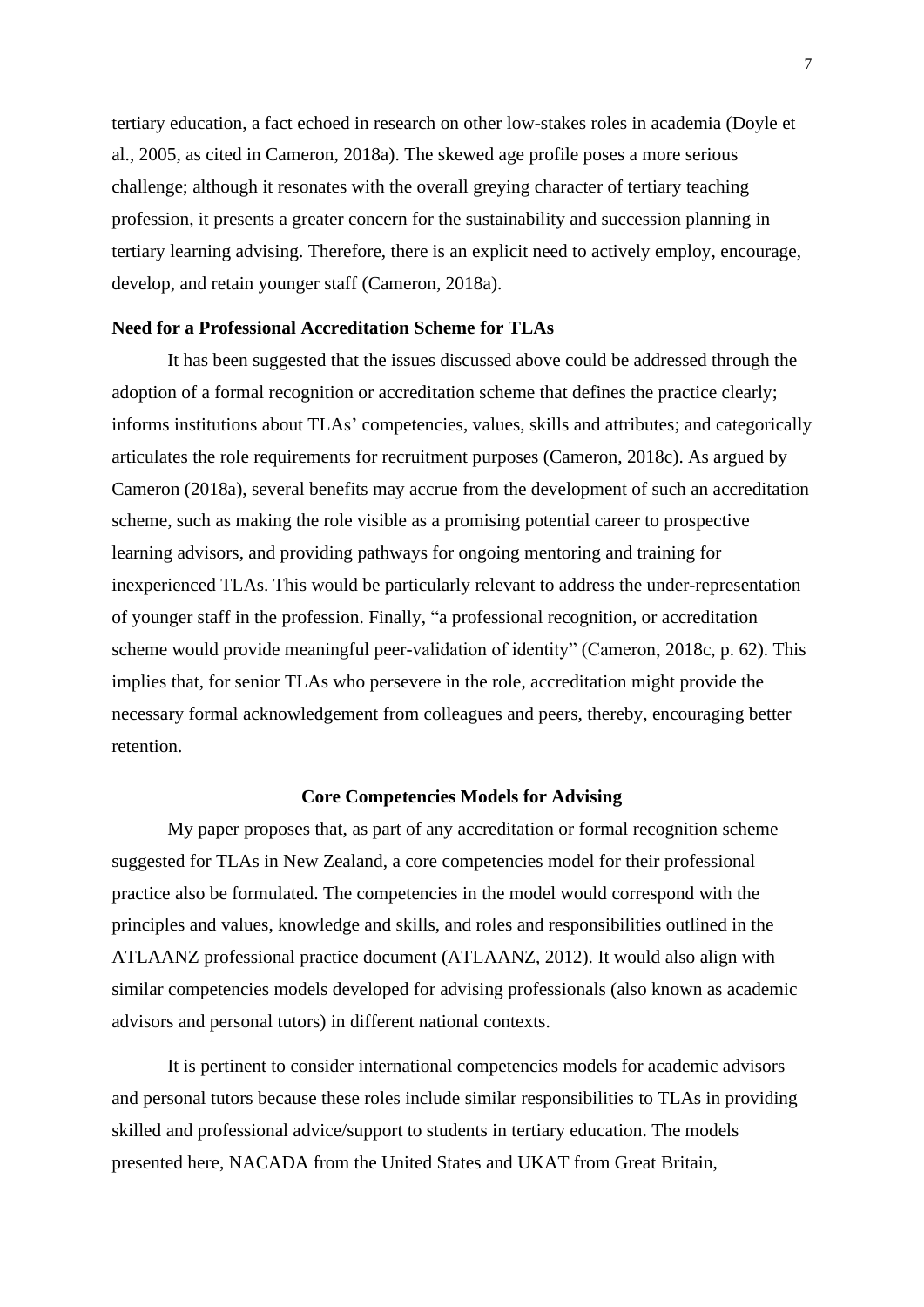acknowledge the need to place advising in the centre of student success initiatives in higher education and to define the understanding and practice of advising clearly within the regional/national contexts (McGill et al., 2020).

## **NACADA Academic Advising Core Competencies Model**

The Global Community for Academic Advising in the United States (NACADA) regards academic advising as fundamentally grounded in the teaching and learning mission of higher education, and defines it as:

a series of intentional interactions with curriculum, a pedagogy, and a set of student learning outcomes. Academic advising synthesizes and contextualizes students' educational experiences within the frameworks of their aspirations, abilities, and lives to extend learning beyond campus boundaries and timeframes. (NACADA, 2006, Summary section, para. 9)

NACADA's professional development committee developed its Core Competencies Model of Academic Advising (NACADA, 2017) to distinguish the range of conceptual understanding, informational knowledge, and relational skills associated with academic advising; to guide advisors' professional development; and to encourage advisor contributions to student advancement and success. It aims to foster the development of training and assessment processes in the work of primary-role advisors, faculty advisors, advising managers and mentors, learning professionals, researchers and trainers (NACADA, 2017).

As shown in Figure 1, the model delineates three major competency areas *conceptual*, *informational*, and *relational*—that promote excellent advising practice**.** Regardless of the differences between individual institutional missions and objectives, all the three components are crucial to be understood and successfully integrated and applied by all advisors in their advising interactions to achieve excellence (NACADA, 2017).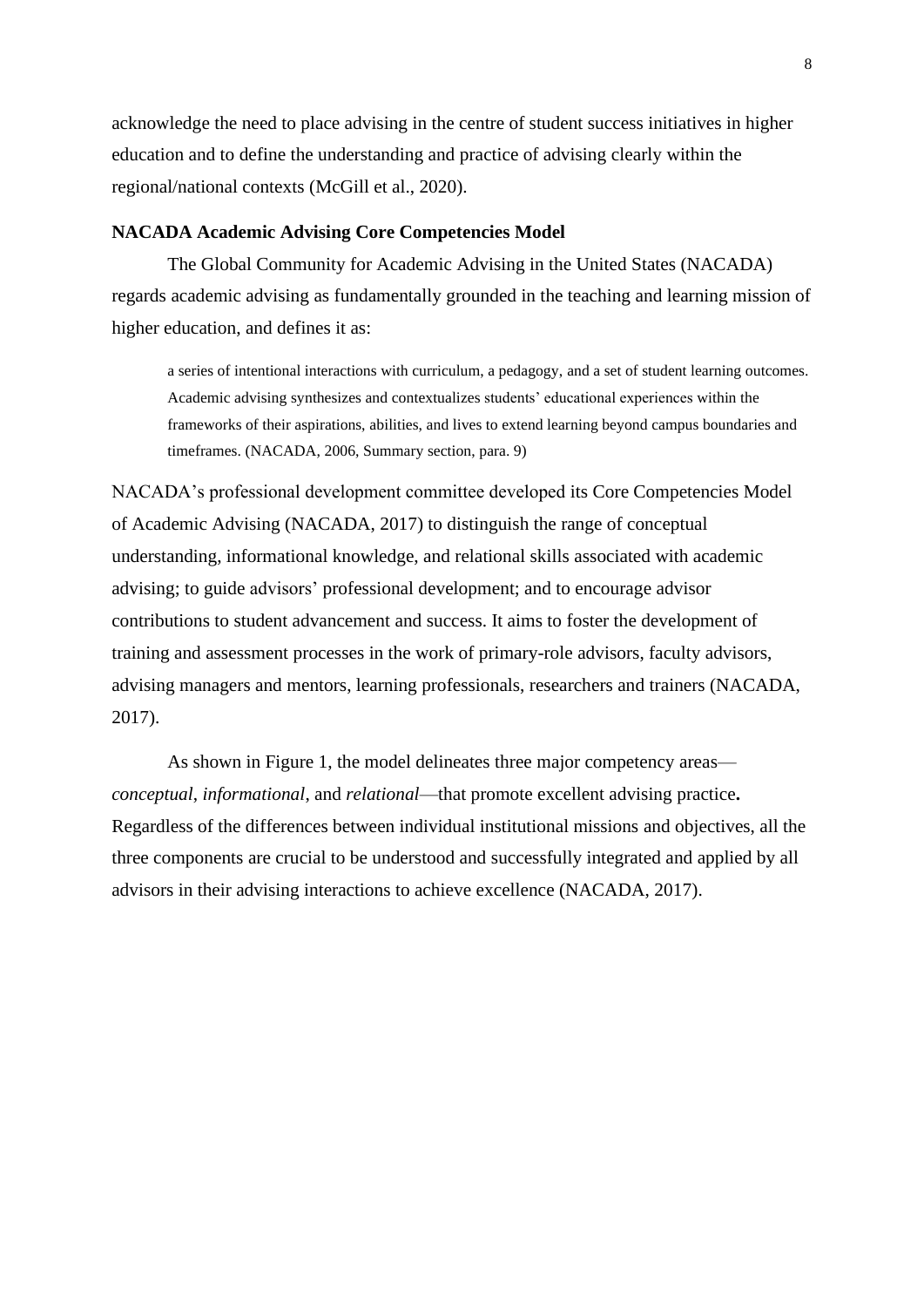# **Figure 1**

# *NACADA Core Competencies Model for Academic Advisors*



*Note*: Reprinted with permission from *NACADA Academic Advising Core Competencies Model*, Copyright 2017 by NACADA: The Global Community for Academic Advising. <https://www.nacada.ksu.edu/Resources/Pillars/CoreCompetencies.aspx>

Within the *conceptual* component, core competencies include an understanding of:

- 1. The history and role of academic advising in higher education
- 2. NACADA's Core Values of Academic Advising
- 3. Theory relevant to academic advising
- 4. Academic advising approaches and strategies
- 5. Expected outcomes of academic advising
- 6. How equitable and inclusive environments are created and maintained (NACADA, 2017)

For the *informational* component, advisors must demonstrate knowledge of:

- 1. Institution specific history, mission, vision, values, and culture
- 2. Curriculum, degree programs, and other academic requirements and options
- 3. Institution specific policies, procedures, rules, and regulations
- 4. Legal guidelines of advising practice, including privacy regulations and confidentiality
- 5. The characteristics, needs, and experience of major and emerging student populations
- 6. Campus and community resources that support student success
- 7. Information technology applicable to relevant advising roles (NACADA, 2017)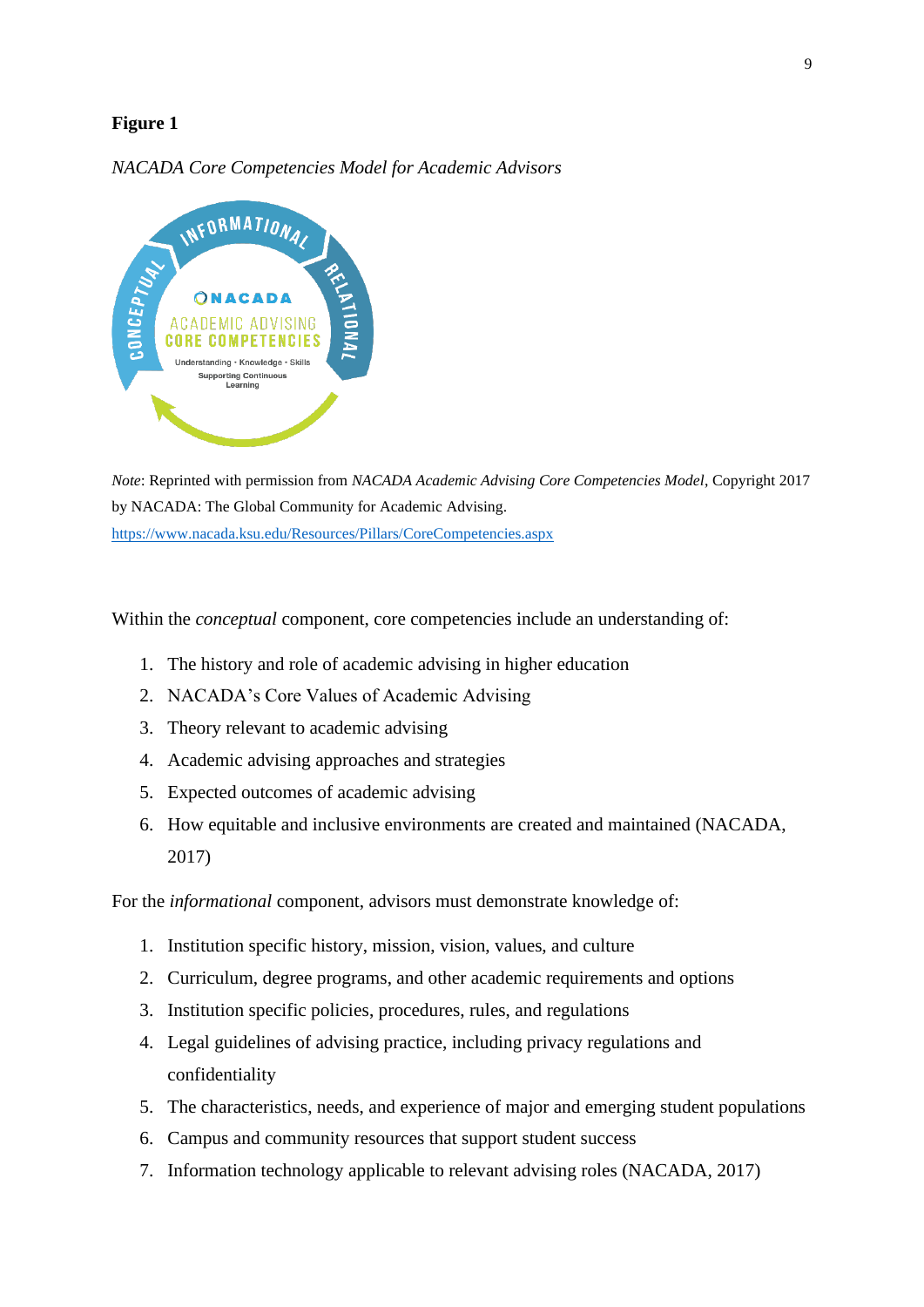For the *relational* component, core competencies include advisors' ability to:

- 1. Articulate a personal philosophy of academic advising
- 2. Create rapport and build academic advising relationships
- 3. Communicate in an inclusive and respectful manner
- 4. Plan and conduct successful advising interactions
- 5. Promote student understanding of the logic and purpose of the curriculum
- 6. Facilitate problem solving, decision-making, meaning-making, planning, and goal setting
- 7. Engage in on-going assessment and development of advising practice (NACADA, 2017)

NACADA *Academic Advising Core Competencies Model* serves to provide academic advisors with a basis to identify the breadth and depth of their role in facilitating student success. It is a fundamental document that gives purpose and direction to academic advising (Council for the Advancement of Standards in Higher Education [CAS], 2019). NACADA evolved from the first national conference of academic advisors held at the University of Vermont in 1977. It was officially chartered in 1979 (Thurmond & Miller, 2006), and today the organisation has grown to include nearly 14000 members from 35 countries (Sannes, 2018). One of the reasons for its growth may be that its core competencies contribute to enabling a notion of academic advising that is inclusive, adaptable, and responsive to the diversity in institutions, organisational structures, advisors, and student populations.

Academic advising in the higher education institutions in the United States involves helping students explore their academic interests, locate resources of relevant information, and develop plans for study corresponding to their educational goals. The intensive support is based on advisors' regular contact with advisees and often involves referrals to other campus services for academic skills development, financial aid, personal development, and career counselling (Academic Advising Center, n.d.). Some of the aspects of North American academic advising—for example, regular professional contact with students in advising sessions, being mindful of students' educational goals to provide relevant support and/or make referrals to other campus services—resonate with similar facets of the TLA role in New Zealand. Hence, some of core competencies defined in the *NACADA Academic Advising Core Competencies Model* are also relevant for the practice of tertiary learning advising in New Zealand.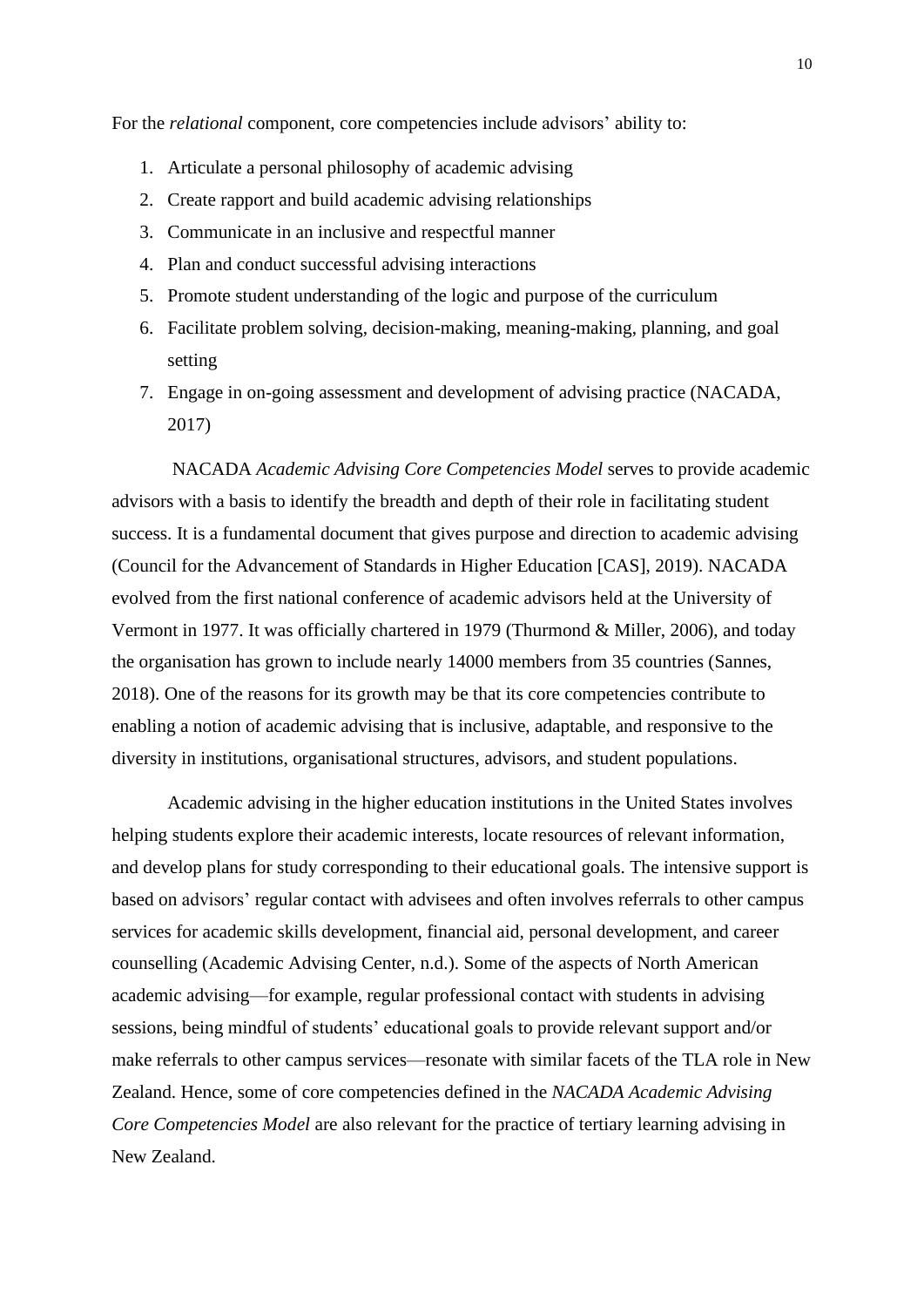#### **The UKAT Professional Framework for Advising and Tutoring**

Based on the NACADA model, the United Kingdom Professional Framework for Advising and Tutoring (UKAT, 2019) defines the core competencies for personal tutors and academic advisors to successfully support students' academic success. It aims to encourage best practice of advising/personal tutoring and thereby raise its recognition and perceived value in higher education today. Historically, personal tutoring in the UK involved supporting students with their academic skills and course work, but the role has since been extended to include pastoral support and assistance for personal development, in addition to academic support (McGill et al., 2020).

Personal tutoring, as understood in the UK higher education, is akin to advising in the US context (Sannes, 2018), and its association with NACADA may be traced back to 2006 when Charlie Nutt, then NACADA Executive Director, was invited to present at a regional tutoring conference in the UK. He realised that "…this group, on another continent, had the same concerns in supporting student success as North American advisors" (Sannes, 2018, para.5). Subsequently, the UKAT association for professional advisors and researchers interested in advising and personal tutoring in higher education was founded in 2015 (UKAT, n.d.-a).

Three distinct types of personal tutoring operate in the UK higher education institutions: *pastoral*, wherein academic staff provide personal and academic support; *professional*, wherein students are referred to centralised professional services; and *integrated*, wherein personal tutoring is part of the curriculum and delivered by academics (Earwaker, as cited in Raby, 2020). Currently most institutions implement a hybrid of these types (McFarlane, 2016), all of which aim to enable students make connections between different elements of learning experience and realise their higher educational goals (Woods, 2020). Therefore, the core competencies delineated in *the UKAT Professional Framework for Advising and Tutoring* are also potentially applicable to tertiary learning advising as practised in New Zealand.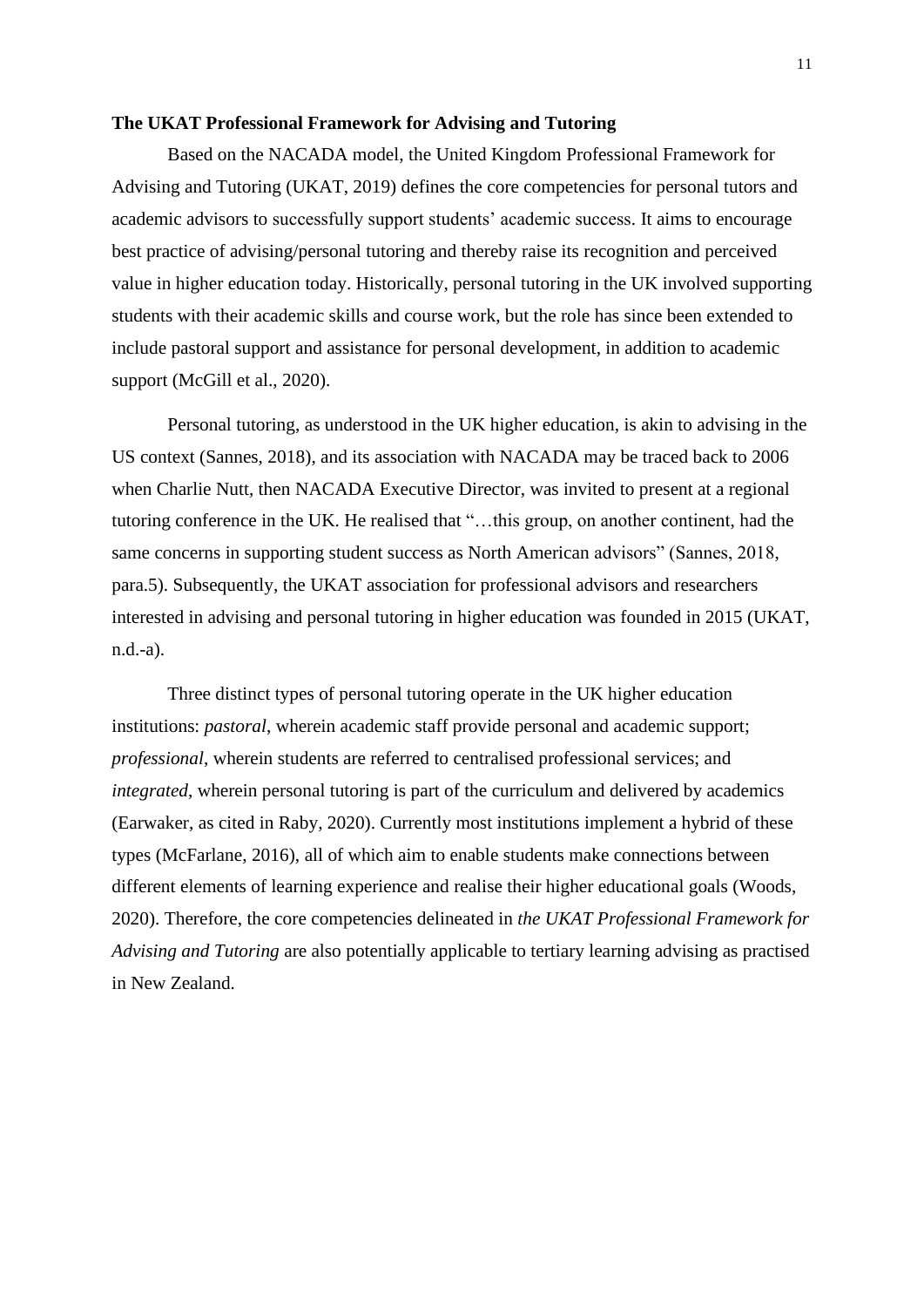# **Figure 2**



*The UKAT Professional Framework for Advising and Tutoring*

*Note*: From *Professional framework for advising and tutoring*, by United Kingdom Advising and Tutoring, 2019, [https://www.ukat.ac.uk/framework.](https://www.ukat.ac.uk/framework) Copyright 2019 by UK Advising and Tutoring. Reprinted with permission.

As shown in Figure 2 above, there are four competency areas in the framework: three—*conceptual, informational, and relational—*have been adapted from the NACADA Academic Advising Core Competencies Model and have a comparable focus, namely advisors' and tutors' understanding of theories and approaches of advising, their knowledge, and their skills, respectively (McGill et al., 2020). The fourth component—*professional—*is specific to the UKAT Framework and is centred on advisors and tutors' commitment to the students they advise, their institutions, their professional practice, and the wider educational community (UKAT, 2019). The professional component has clear similarities with the New Zealand learning advisor role, and describes the ability of advisors and tutors to:

- 1. Create and support environments that consider the needs and perspectives of students, and respect individual learners
- 2. Appreciate students' views and cultures, maintain a student-centred approach and mindset, and treat students with sensitivity and fairness
- 3. Commit to students, colleagues, and their institutions through engagement in continuing professional development, scholarly enquiry, and the evaluation of professional practice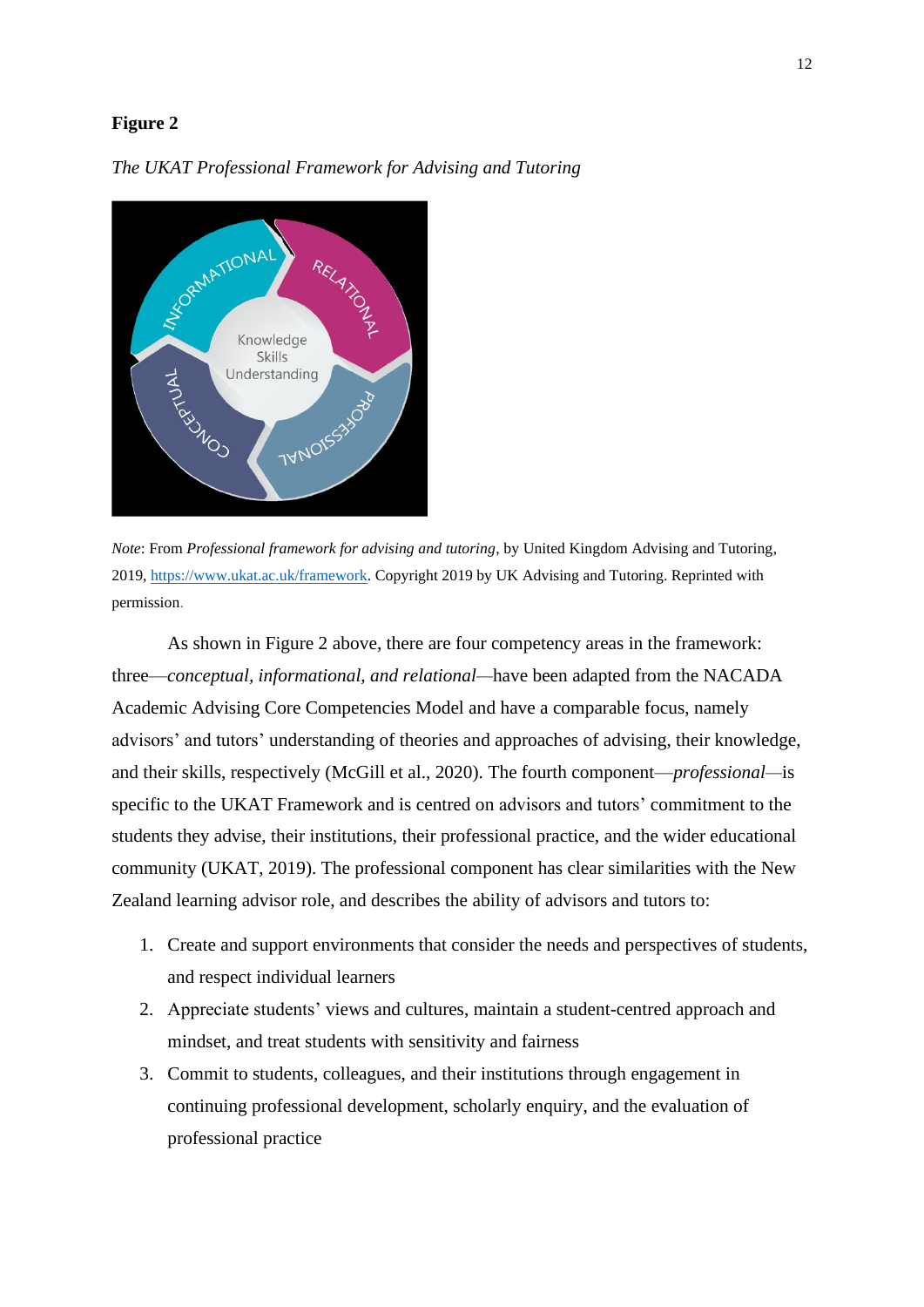4. Understand the implications of quality assurance and quality enhancement, and engage in on-going evaluation and development of advising and tutoring practice (UKAT, 2019).

In several tertiary institutions in the UK, *the UKAT Professional Framework for Advising and Tutoring*, provides the benchmark against which the evidence of work done by tutors and advisors is referenced and assessed for its value and effectiveness in supporting student success. It forms the basis for the UKAT Professional Recognition scheme that aims to acknowledge advisors'/tutors' contributions, and encourage reflective practice informed by scholarship in the field for continuous enhancement of quality (UKAT, n.d.-b). The scheme, involving submission of an e-portfolio of retrospective evidence of practice and providing clear pathways for scaffolded enhancement, allows tutors and advisors to gain recognition at one of three levels: Recognized Practitioner in Advising—RPA, Recognised Senior Advisor—RSA and Recognised Leader in Advising—RLA (UKAT, n.d.-b). The UKAT Professional Recognition, piloted in 13 institutions since June 2020, has progressively gained significant success and acceptance in higher education in the UK (Draper & Barton, n.d.).

# **Proposed Core Competencies Model for TLAs' Professional Practice in New Zealand**

I argue that, in New Zealand, tertiary learning advising as a profession could also benefit from developing a core competencies model that is suitable within the national context, by using some standards/competencies articulated in the *NACADA model of Academic Advising* and the *UKAT Professional Framework for Advising and Tutoring* as valuable suggestions and reworking them according to needs and priorities of tertiary education in New Zealand. Such a model would help guide TLAs' professional practice by identifying the essential expertise, skills, and aptitudes needed to provide effective academic support for tertiary students. In addition, this model may form part of a professional accreditation or recognition scheme for TLAs as suggested by Cameron (2018c) to inform institutions about TLA competencies and facilitate defining the role requirements clearly for recruitment purposes.

The proposed *Core Competencies Model for Tertiary Learning Advising* presented in Figure 3 below is based on my nearly seven years' experience as a tertiary learning advisor in New Zealand, and consists of four categories, self-, profession-, institution-, and studentrelated competencies, depicted as layers in an upright pyramid. The progressively tapering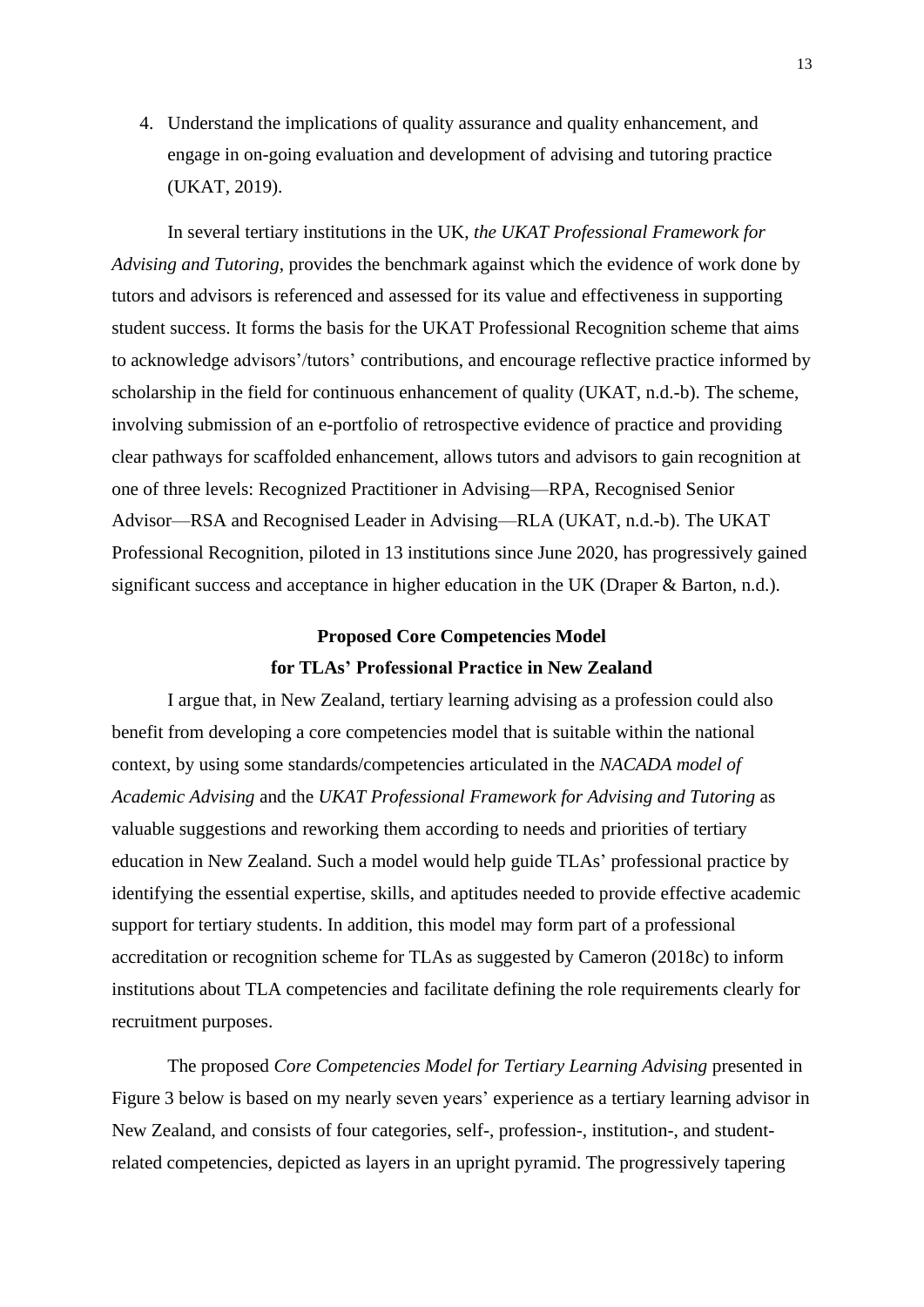magnitude of component layers reflects the number of competencies in each category, with the largest—student-related competencies—forming the base of the pyramid. This is justified since the predominant part of TLAs' work is student related. The pyramid itself is positioned within the regional/national context, represented by an open-ended encircling arrow to reflect its dynamic nature, responsive to influences from beyond the immediate environment in an increasingly connected contemporary world.

# **Figure 3**

*Core Competencies Model for Tertiary Learning Advising in New Zealand*



The proposed competencies, with their respective focus, are listed in Table 1 below: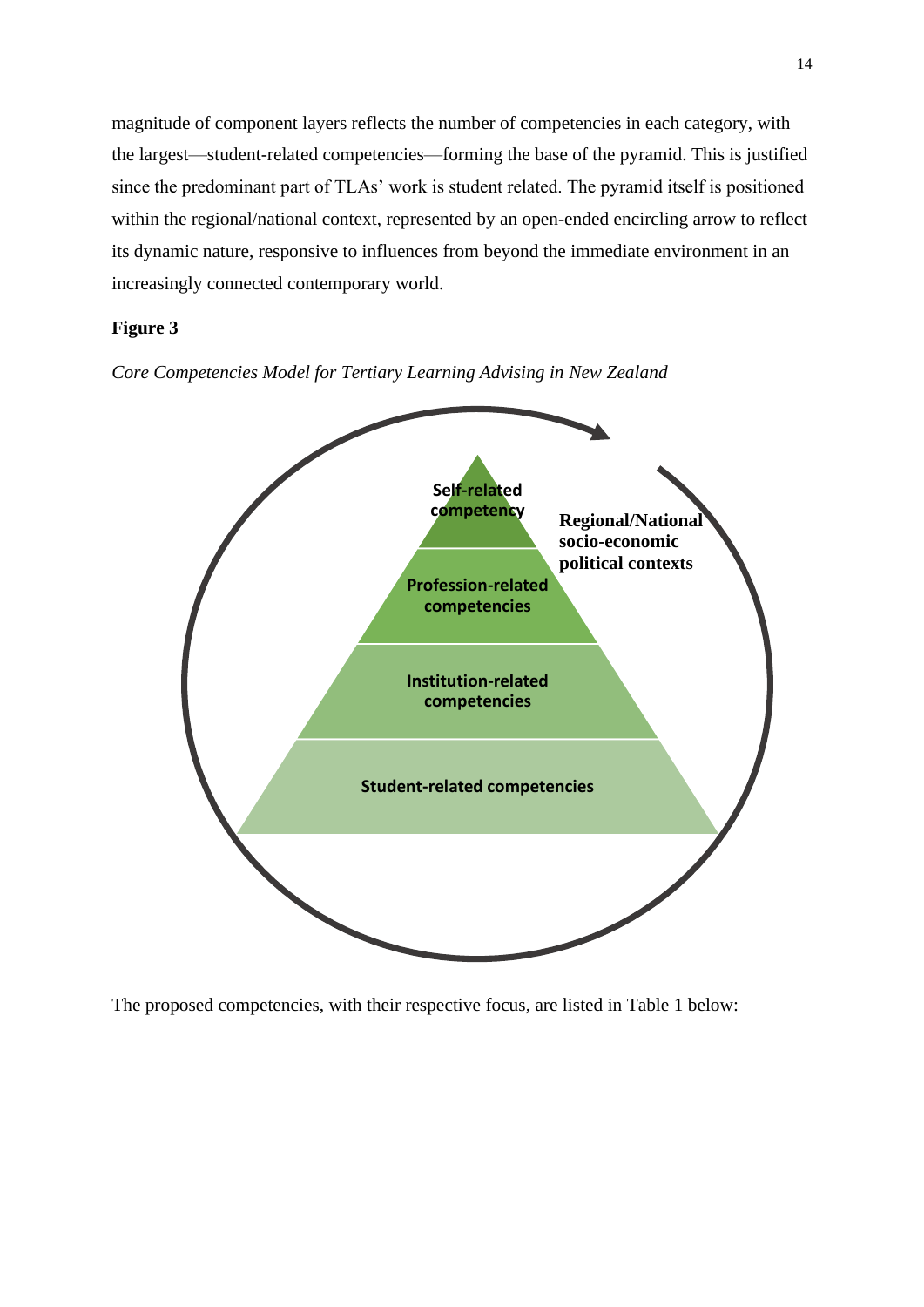# **Table 1**

# *Competencies and Their Focus in the Role of TLAs*

| Competencies |                                                                                      | Focus               |
|--------------|--------------------------------------------------------------------------------------|---------------------|
| 1.           | Articulate a personal philosophy of tertiary learning advising by identifying        | Self-related        |
|              | one's values, beliefs, and assumptions about learning advising.                      |                     |
| 2.           | Demonstrate an understanding of institution-specific mission, vision, values,        | Institution-related |
|              | and culture, particularly as relevant to learning advising practice.                 |                     |
| 3.           | Plan and conduct successful advising interactions in one-to-one, small group,        | Student-related     |
|              | or workshop settings, either face-to-face, or online/blended environment.            |                     |
| 4.           | Facilitate development of academic literacy, information literacy, and/or            |                     |
|              | discipline-appropriate study skills, including math, statistics, and foundational    |                     |
|              | computer skills.                                                                     |                     |
| 5.           | Facilitate problem-solving, planning, decision-making, and goal-setting skills.      |                     |
| 6.           | Maintain a student-centred approach and mindset, and demonstrate cultural            |                     |
|              | responsiveness in the practice according to the needs and perspectives of            |                     |
|              | students.                                                                            |                     |
| 7.           | Demonstrate understanding of pedagogical strategies and teaching                     |                     |
|              | methodologies, including those informed by Māori/Pasifika and indigenous             |                     |
|              | knowledge systems, to provide requisite academic literacy, information               |                     |
|              | literacy, and discipline-appropriate study skills support.                           |                     |
| 8.           | Facilitate positive learning environments to create rapport and build advising       |                     |
|              | relationships                                                                        |                     |
| 9.           | Stay updated on characteristics, needs, and experiences of major and emerging        |                     |
|              | student populations.                                                                 |                     |
|              | 10. Be fluent in use of information technology (including synchronous and            |                     |
|              | asynchronous communication technologies) as relevant to the pedagogical and          |                     |
|              | advising aspects of the role.                                                        |                     |
|              | 11. Communicate in a clear, inclusive, and respectful way.                           |                     |
|              | 12. Demonstrate understanding of the core values, skills, & practice for TLAs as     | Profession-related  |
|              | articulated in ATLAANZ professional practice document.                               |                     |
|              | 13. Apply/Refer to institution-specific policies, procedures, rules, and regulations | Student &           |
|              | as applicable in student interactions & situations.                                  | Institution-related |
|              | 14. Collaborate effectively with other campus services in the institution to provide |                     |
|              | support to students as required                                                      |                     |
|              | 15. Be familiar with campus and community resources that support student             |                     |
|              | success.                                                                             |                     |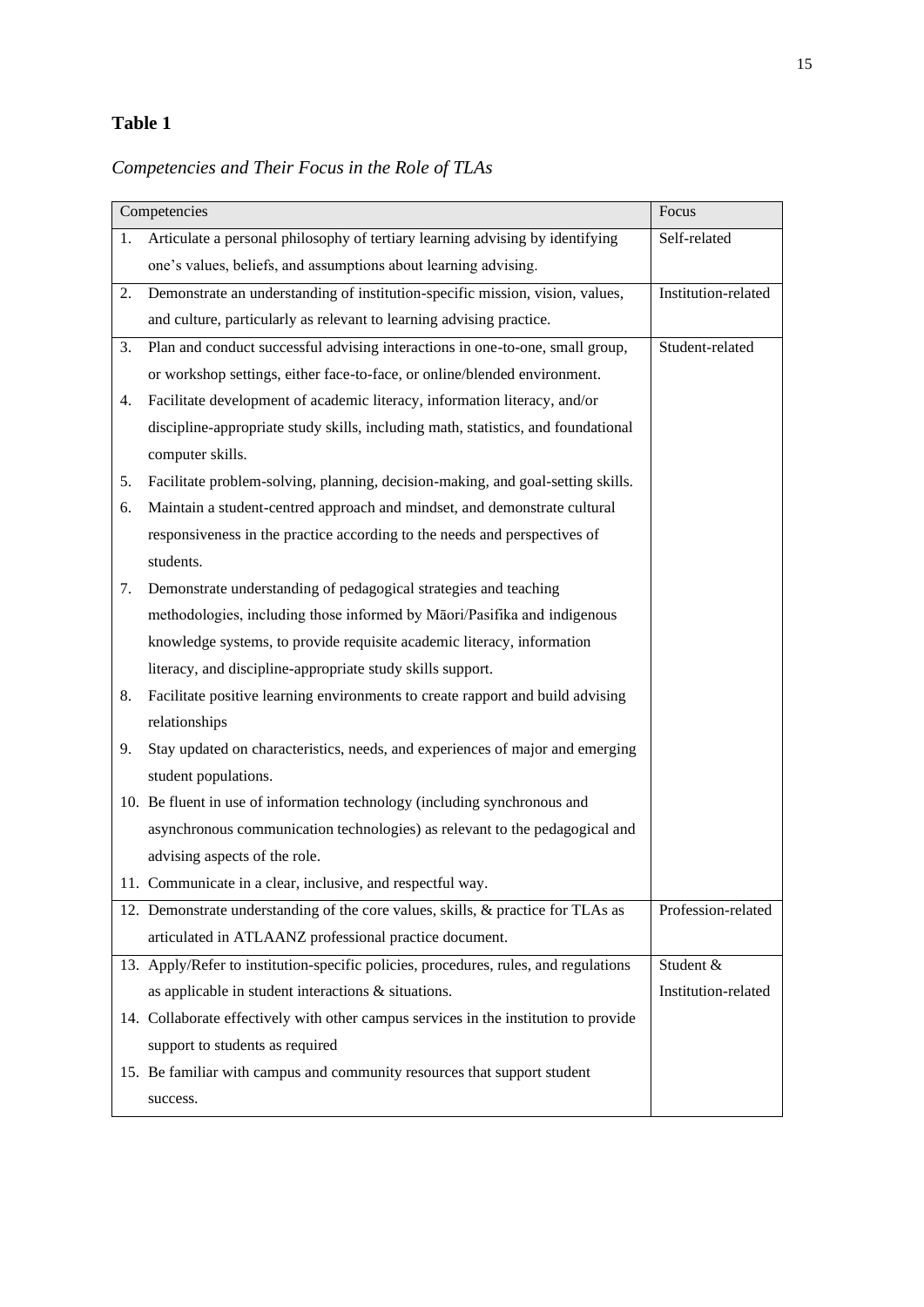| Competencies |                                                                                  | <b>Focus</b>       |
|--------------|----------------------------------------------------------------------------------|--------------------|
|              | 16. Develop awareness and understanding of advising approaches and strategies    | Student $&$        |
|              | (from the related fields of academic advising/personal tutoring) as relevant to  | Profession-related |
|              | tertiary learning advising.                                                      |                    |
|              | 17. Actively collect evidence of outcomes of advising and evaluate impact made   |                    |
|              | through the support/advice offered and participate in institutional process of   |                    |
|              | quality assurance and advancement.                                               |                    |
|              | 18. Follow legal and professional guidelines of learning advising, including     | Student,           |
|              | privacy regulations and confidentiality.                                         | Institution &      |
|              | 19. Engage in ongoing self-assessment, reflective practice, and professional     | Profession-related |
|              | development to maintain and promote evidence-based practice of tertiary          |                    |
|              | learning advising                                                                |                    |
|              | 20. Stay updated on the evolving regional/national context of tertiary education |                    |
|              | and participate in the process knowledgeably to ensure continued professional    |                    |
|              | best practice.                                                                   |                    |

As evident from the list, there are four categories of competencies depending on their distinct focus, however, the categories intersect. *Student-related competencies* form the largest category in the list above, comprising 17 out of 20 competencies, with nine having an exclusive student focus (Competencies 3-11). This highlights the student-centred nature of best practice in tertiary learning advising. *Institution-related competencies* form the next group with eight competencies addressing institution-level requirements and aspirations, applicable to provision of academic support. The third category is *profession-related competencies,* with six describing abilities that TLAs need to demonstrate and/or develop to participate actively in maintaining and advancing tertiary learning advising as a robust, evolving profession. The sole *self-related competency* refers to the ability for self-aware practice and has a sharp focus on individual TLAs' own values, beliefs, and assumptions about their practice of learning advising and its purpose. The definitive character of these competencies would be eventually determined and continuously influenced by the regional/national contexts, in response to current socio-economic conditions and governmental/political ideologies and priorities.

The list of competencies constituting the model may provide a guiding reference for recruitment and/or training of new or relatively inexperienced learning advisors, as well as for ongoing professional development of experienced TLAs. The competencies with an exclusive student focus (Competencies 3-11) could be used by employers during the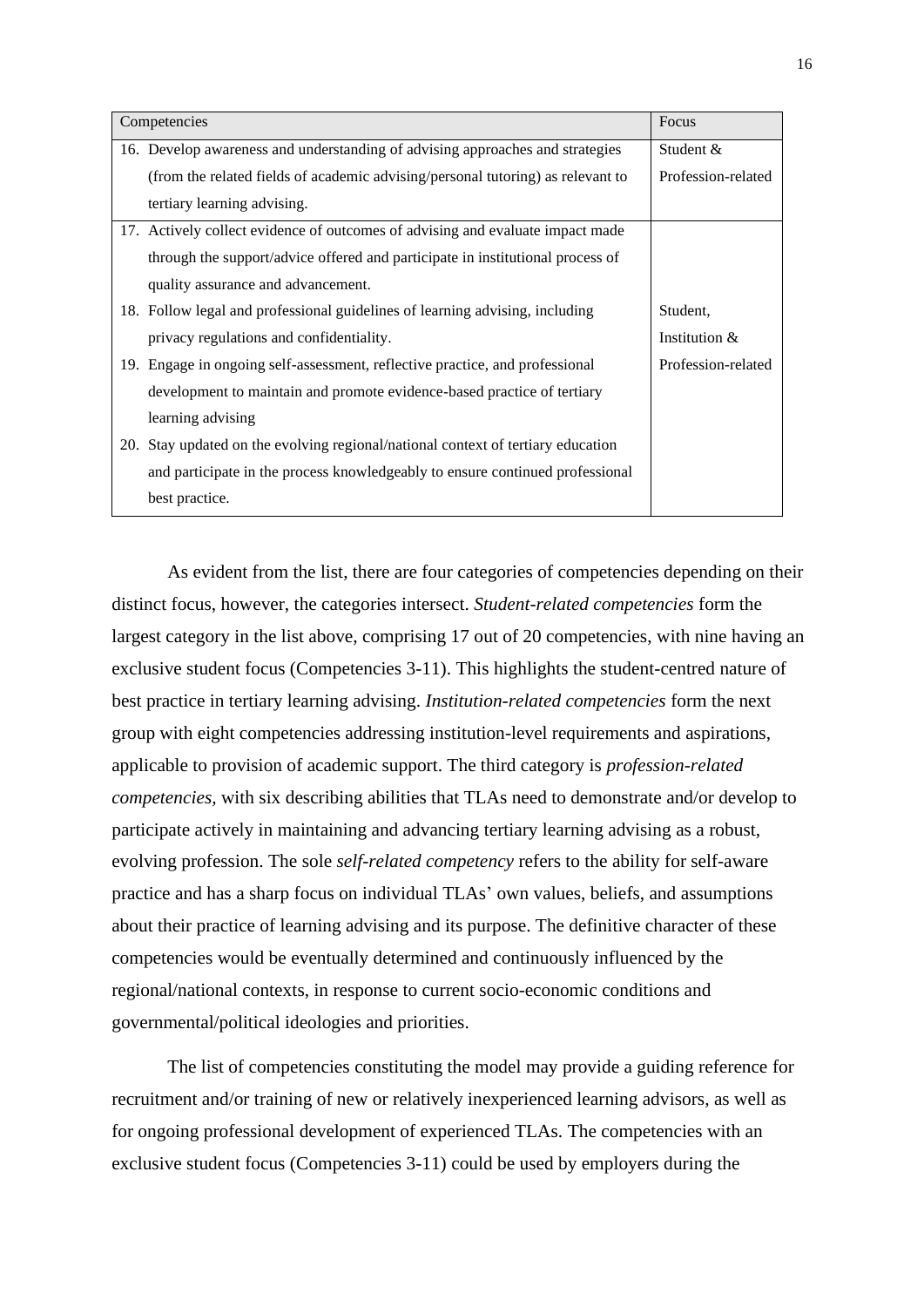recruitment and selection procedure at their institution to guide their choice of suitable professional educators for the TLA role. Typically, relevant discipline-specific qualifications, along with professional teaching qualifications and experience, equip educators with these competencies. In the first three years of the TLA role, the self-related competency (Competency 1), the specific institution-related competency (Competency 2), the exclusively profession-related competency (Competency 12), and the set of competencies with both student and institutional focuses (Competencies 13-15) may be considered as high priority and encouraged through relevant training and professional development opportunities. Subsequently, the other competencies (Competencies 16-20) may be continuously developed and refined with growing experience by undertaking research and/or formal higher education endeavours. Furthermore, competencies may need to be re-visited and re-assessed throughout in a TLA's career as part of ongoing professional development and/or to address everchanging contextual elements.

# **Conclusion**

The provision of quality academic literacy and study skills support is vital for improving student success and retention rates in contemporary tertiary education in New Zealand. With the adoption of market models in education, academic staff find themselves increasingly constrained in providing required academic literacy and study skills support to students due to increased workloads in general and higher pressure to pass students in polytechnics and wānanga in particular. TLAs, who are professional educators skilled in providing academic support, can offer an immensely relevant facility within contemporary tertiary education. However, the role is largely undervalued and often remains invisible in institutions, with no provision for formal recognition procedures or clear route of career progression. The profession, therefore, faces a significant risk of becoming unsustainable in the long-term, unable to recruit and retain young and/or highly skilled learning advisors. As suggested by Cameron (2018c), a professional accreditation or recognition scheme for TLAs can help in addressing some of these issues.

My paper has argued that having a core competencies model as an important component of such a scheme can help in identifying the required abilities, attributes, and expertise for the role, and in defining standards of best practice in tertiary learning advising. International models for academic advising and tutoring have been explored as they aim to define the practice of advising clearly within their respective national contexts for roles that have similar responsibilities to tertiary learning advising in New Zealand. By reworking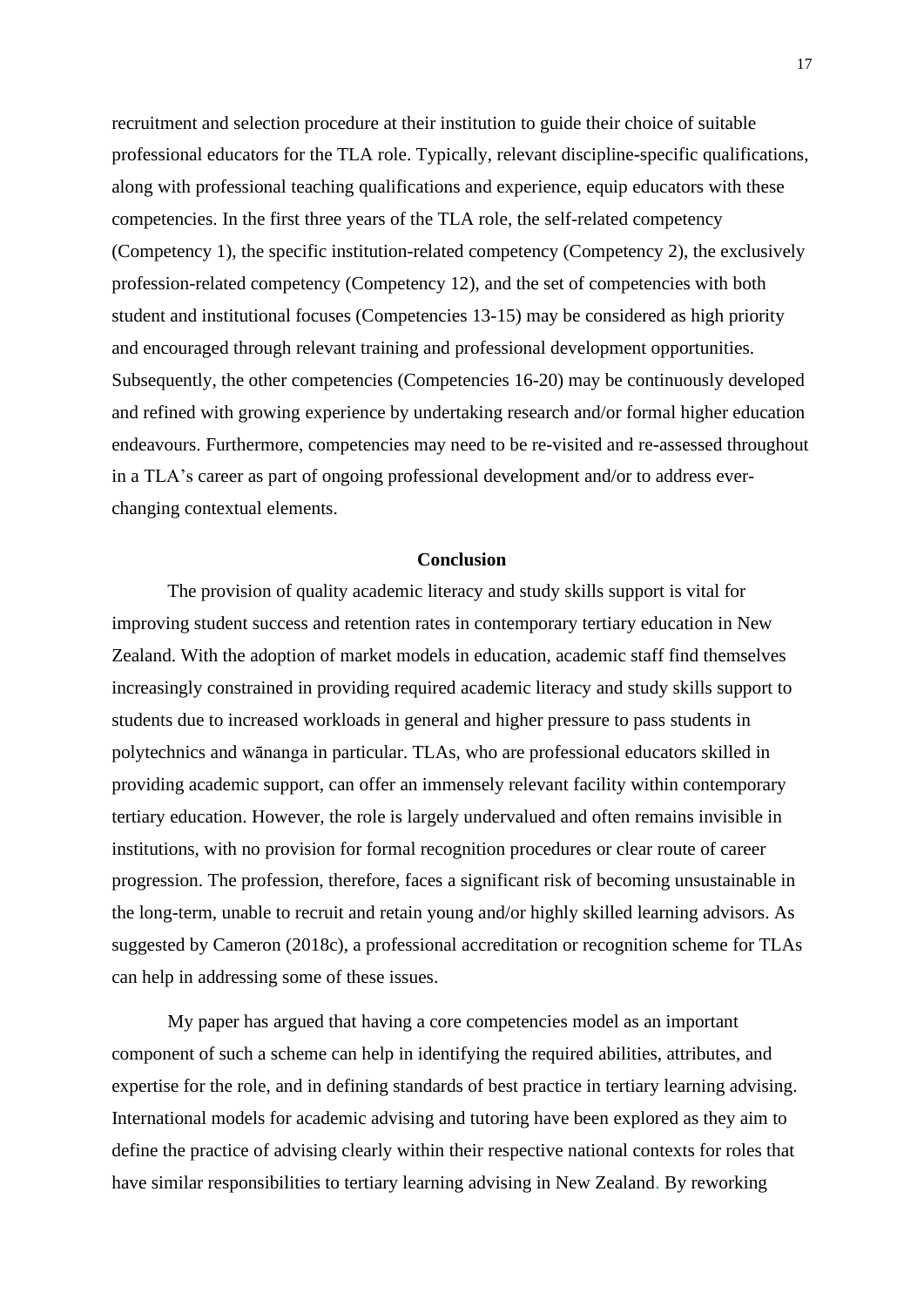standards articulated in the *NACADA model of Academic Advising* and the *UKAT Professional Framework for Advising and Tutoring,* I propose a *Core Competencies Model for tertiary learning advising in New Zealand*. Further discussion within the profession is required to agree on the need for such a model within a formal recognition scheme for TLAs in New Zealand. A generally accepted Core Competencies Model could serve as a foundation for ongoing professional practice of learning advising that would visibly contribute to positive student learning outcomes in contemporary New Zealand tertiary education.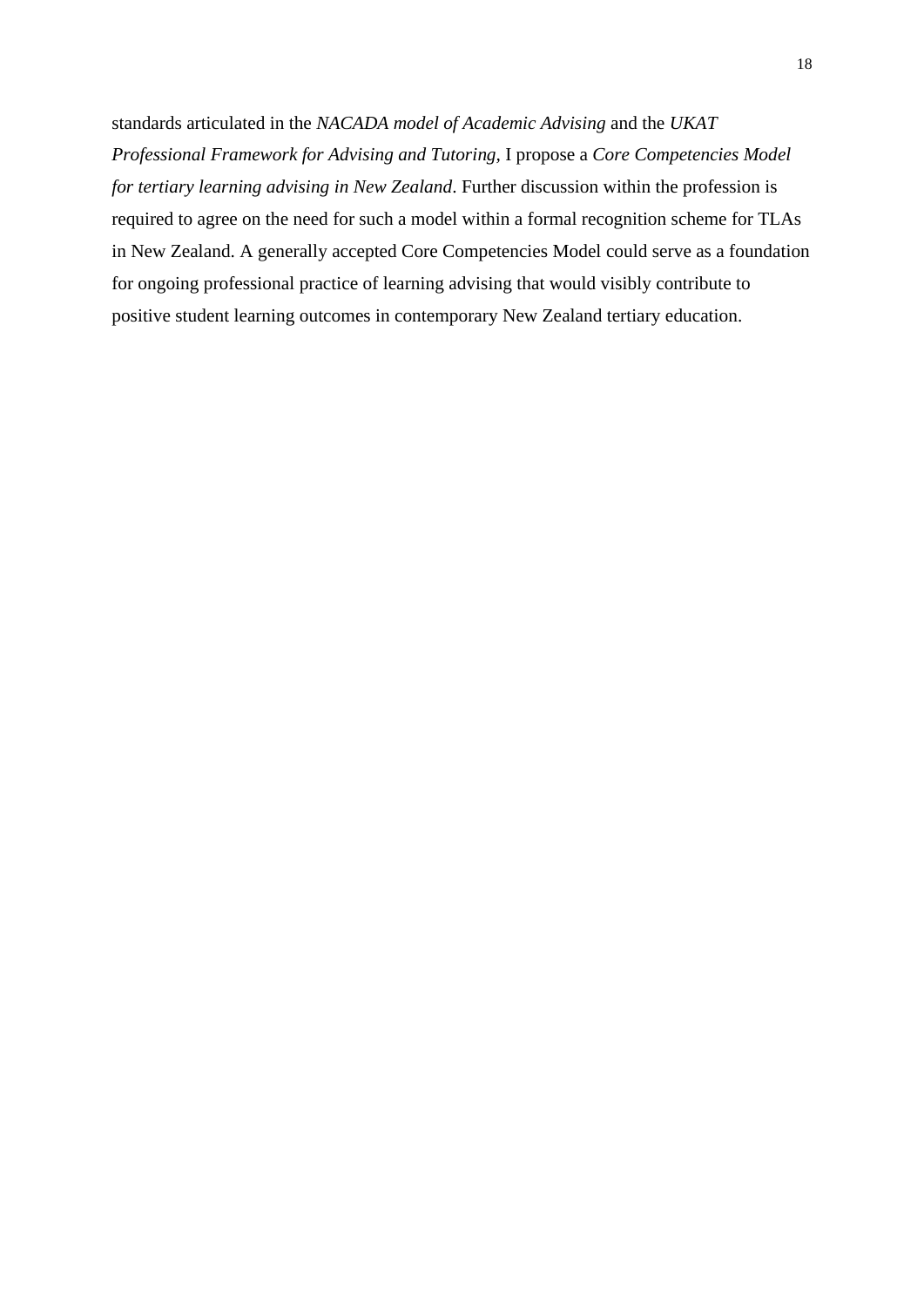# **References**

- Academic Advising Center. (n.d.). *What we do.* Iowa. [https://advisingcenter.uiowa.edu/what](about:blank)[we-do](about:blank)
- Anderson, J., Boyles, J.A., & Raine, L. (2012). *The future of higher education.* [http://www.pewinternet.org/2012/07/27/the-future-of-higher-education/](about:blank)
- Association of Tertiary Learning Advisors of Aotearoa/New Zealand. (n.d.). *About us: What is ATLAANZ?* ATLAANZ. [https://www.atlaanz.org/about/](about:blank)
- Association of Tertiary Leaning Advisors of Aotearoa/New Zealand. (2012). *ATLAANZ professional practice document.* [https://drive.google.com/file/d/1CnutqWANMvvvIMZT4mTUDyeQvaieVoQZ/view](about:blank)
- Bentley, T., McLeod, L., & Teo, S. (2014). *The state of the tertiary education sector in New Zealand—2013*. Tertiary Education Union, Te Hautū Kahurangi o Aotearoa. [https://assets.website](about:blank)[files.com/5c6dcbdefb133660ed1ad071/5cecb4ace2f3079c0d55acb1\\_State%20of%20t](about:blank) [he%20Tertiary%20Education%20Sector%202013.pdf](about:blank)
- Cameron, C. (2018a). Tertiary learning advisors in Aotearoa/New Zealand: Part one: Building a profile of our profession: Identity and opportunity [Special issue]. *ATLAANZ Journal, 3,* 1-24. [https://doi.org/10.26473/ATLAANZ.2018.1/002](about:blank)
- Cameron, C. (2018b). Tertiary learning advisors in Aotearoa/New Zealand: Part two: Acknowledging our contribution: Identity and opportunity [Special Issue]. *ATLAANZ Journal, 3*, 25-43. [https://doi.org/10.26473/ATLAANZ.2018.1/003](about:blank)
- Cameron, C. (2018c). Tertiary learning advisors in Aotearoa/New Zealand: Part three: Why do we stay? Rewards and challenges: Identity and opportunity [Special issue]. *ATLAANZ Journal, 3,* 44-66. https://doi.org/10.26473/ATLAANZ.2018.1/004
- Cameron, C., & Catt, C. (2014). Learning centre practice in Aotearoa/New Zealand: Preliminary report. In H. Martin & M. Simkin (Eds.), *Hīkina te manuka!: Learning connections in a changing environment: Proceedings of the 2013 Annual International Conference of the Association of Tertiary Learning Advisors of Aotearoa/New Zealand (ATLAANZ)* (pp. 1-18). ATLAANZ.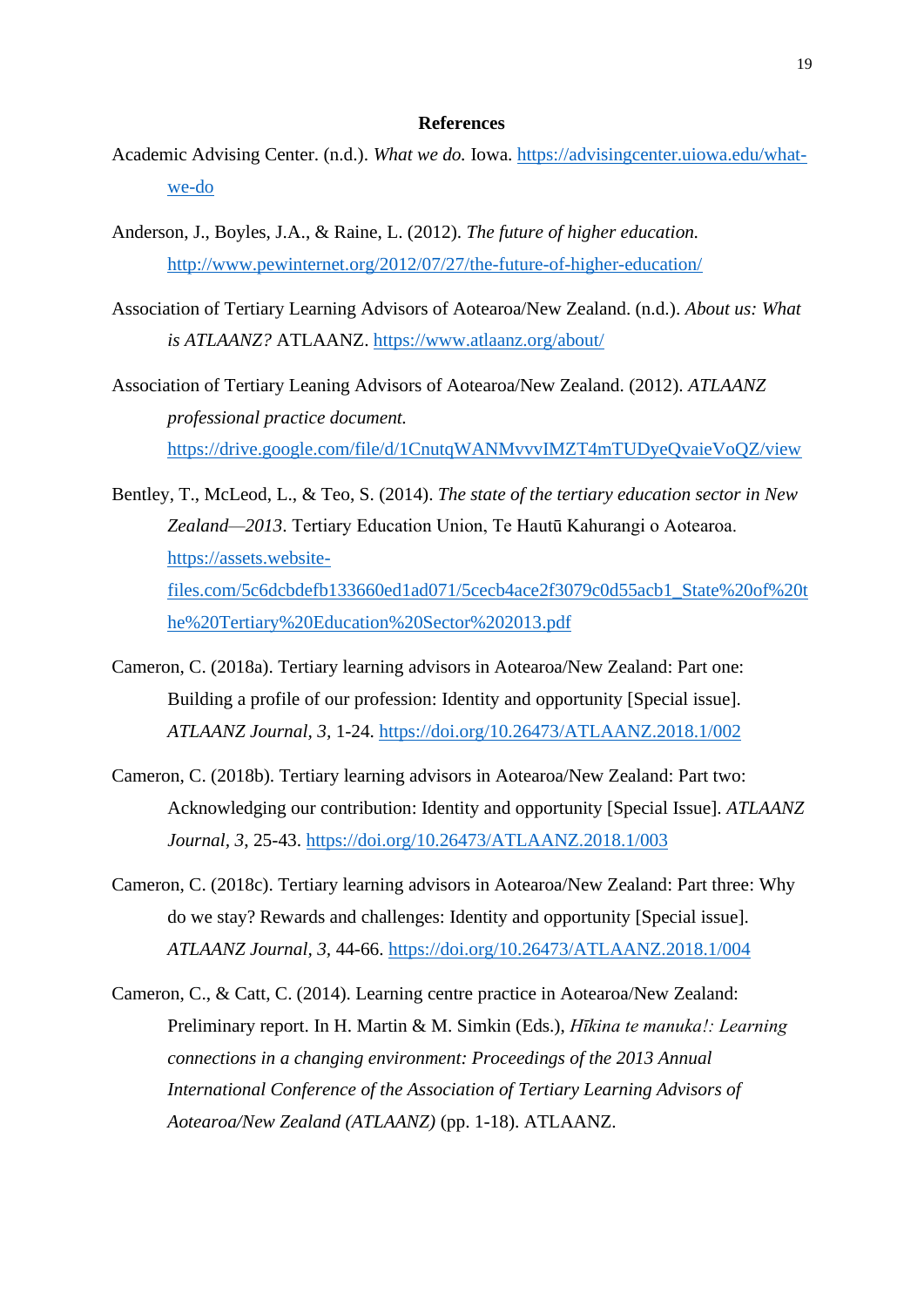- Council for the Advancement of Standards in Higher Education. (2019). *Academic advising programs: CAS contextual statement.* [https://www.sbctc.edu/resources/documents/about/task-forces-work-groups/ctc](about:blank)[counselors/academic-advising-programs-2019.pdf](about:blank)
- Draper, M., & Barton, D. (n.d.). *Introducing UKAT professional recognition* [Video]. UKAT Professional Recognition. [https://s3-eu-west-1.amazonaws.com/ukat](about:blank)[resources/Video/Recognition/Introducing%20Professional%20Recognition.mp4](about:blank)
- Ferlie, E. Musselin, C., & Andresani, G. (2008). The steering of higher education systems: A public management perspective. *Higher Education, 56*(3), 325-348. [https://doi.org/10.1007/s10734-008-9125-5](about:blank)
- Griffith University. (n.d.). *What is a learning adviser?*  [https://studenthelp.secure.griffith.edu.au/app/answers/detail/a\\_id/1735/~/what-is-a](about:blank)[learning-adviser%3F](about:blank)
- Harper, R. (2018). *Learning advising: Forces shaping our work, and the opportunities they offer.* https://atlaanz.org/wpcontent/uploads/2020/09/Harper\_ATLAANZ\_Keynote\_SLIDES.pdf
- McFarlane, K. (2016). Tutoring the tutors: supporting effective personal tutoring. *Active Learning in Higher Education, 17*(1), 77-88. [https://doi.org/10.1177/1469787415616720](about:blank)
- McGill, C.M., Ali, M., & Baton, D. (2020). Skills and competencies for effective academic advising and personal tutoring. *Frontiers in Education 5*: Article 135. [https://doi.org/10.3389/feduc.2020.00135](about:blank)
- NACADA: The Global Community for Academic Advising. (2006). *NACADA concept of academic advising.* [https://nacada.ksu.edu/Resources/Pillars/Concept.aspx](about:blank)
- NACADA: The Global Community for Academic Advising. (2017). *NACADA academic advising core competencies model*. [https://www.nacada.ksu.edu/Resources/Pillars/CoreCompetencies.aspx](about:blank)
- Raby, A. (2020). Student voices in personal tutoring. *Frontiers in Education 5*: Article 120. [https://doi.org/10.3389/feduc.2020.00120](about:blank)